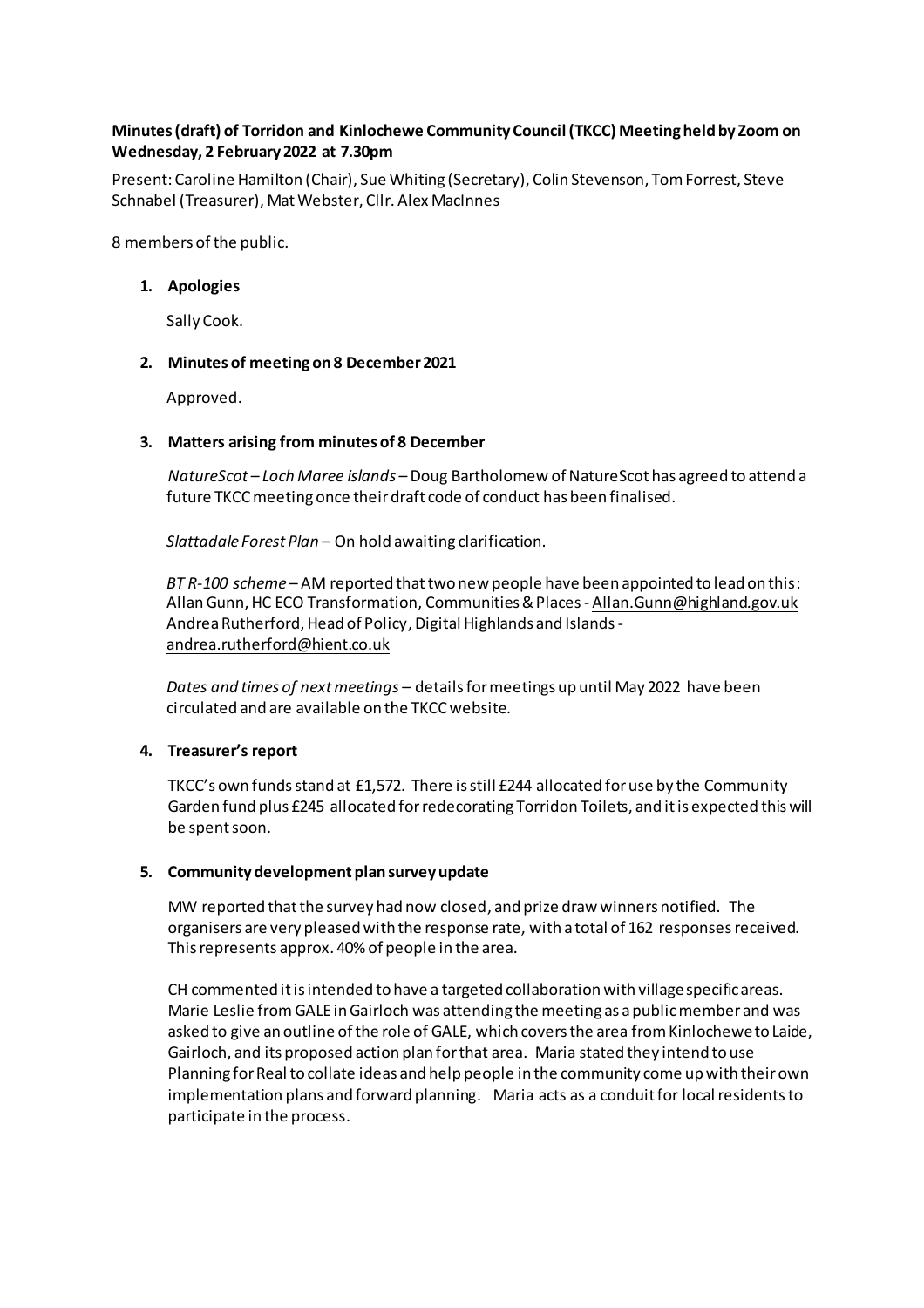CH suggested it would be beneficial for GALEto wait for the results of the Torridon & Kinlochewe Community Development Plan survey to be available before launching the Planning for Real process in Kinlochewe.

#### **6. Roads**

CH reported that TKCC was not invited to the Ward 5 businessmeeting in January despite AM's assurance that we would be. However, TKCC has now been invited to the Ward 5 business meeting on Wednesday 9<sup>th</sup> February at which we will put questions to the Ward 5 Councillors and the HC roads team

Action CH, SW, TF

Tom Forrest has prepared an extensive and detailed report of the many unresolved problems with our roads and the chronic, unacceptable state of them. This includes photographs and details of the increased usage by enormous 200-ton transport trucks that it is believed are servicing Lochcarron and Kishorn docks. TF's report has been circulated to all Ward Councillors and Dot Ferguson ahead of the Ward 5 meeting.

AM explained he received the full road work plan on  $18<sup>th Jan</sup>$  from Ian Moncrieff (Roads Manager) and that this will be made available to TKCC prior to the meeting along with the A Road Capital plan.

He stated the A Road Capital plan has already been approved. This includes patching and repair prior to surface dressing to a 5km part of the Torridon to Kinlochewe road, and repairs to a section of the hill road outside Torridon Hotel. At a later date there will be a revenue plan for routine repairs to the road.

AM acknowledged the capital road plan does not cover all the Torridon to Kinlochewe road as there are inadequate funds available to do all the work.

TKCC members voiced their dismay that the proposed works fall woefully short of what is urgently needed. They also asked why nothing is being done about the Torridon to Diabaig road that is now in an appalling state, especially in the section from Torridon House to the Coire Mhic Nòbuill bridge.

CS asked AM about other funding options for the roads now that there are no EU funds. AM explained that Malcolm McLeod is Executive officer of the Redesign Board. This committee headed by Colin Howell is exploring funding options.

Lilah Ford asked about the long overdue measures that are needed to deal with vehicles speeding through Kinlochewe. CH assured her that these form part of TF's report.

The discussion concluded that whilst the proposed work on only 5km of the rapidly crumblingA896 is better than nothing, it is completely inadequate. A structured plan for bringing it up to standard must come from HC and the Roads department.

CH challenged AM that there was very little engagement from any of the other Ward 5 councillors on this very urgent matter. AM stated it was hoped the other Ward 5 councillors would attend TKCC meetings going forward.

AM was asked to provide (a) the copy of the current workplan for roads in Ward 5 and (b) the list of priorities (compiled by HC's Colin Howell following his road and bridge survey),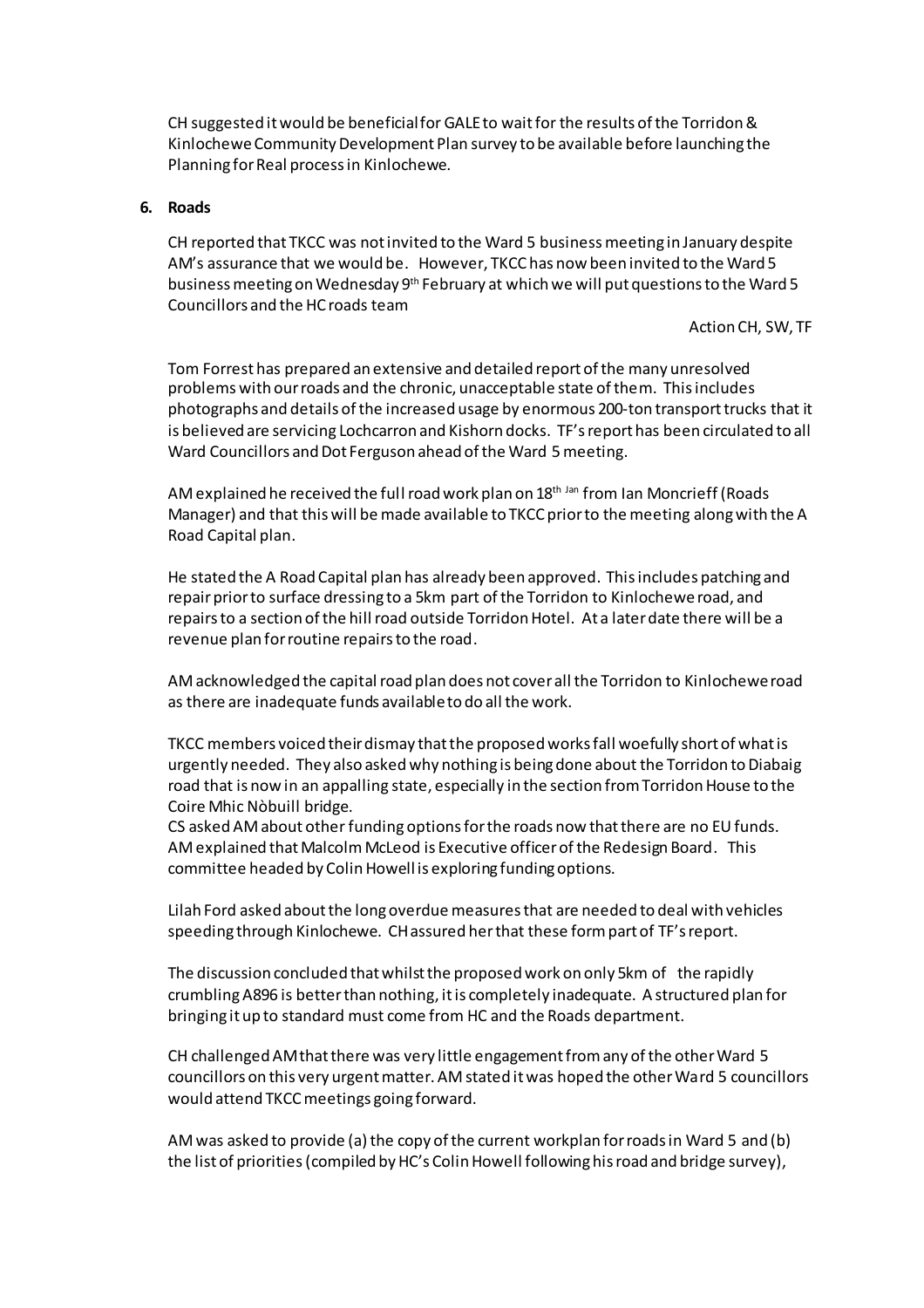both of which he had promised at the TKCC meeting on 8 December. He agreed to send these after the meeting.

Action: AM

## **7. Core paths – maintenance funding**

TF reported that through the Local Access Forum and Councillors Discretionary Funds, HC have allocated a total of £7500 to clearout and make good two core pathsin our area, one from Coulin Estate to Kinlochewe, the other between Rechullin and Torridon House. Discreet signage will be in place to waymark them. Works should begin in early Spring or when weather permits.

## **8. Correspondence received**

## *Diabaig – blether bench*

A resident of Diabaig has asked when the blether bench in Diabaig will be installed. CH reported that the bench is in safe storage and waiting for local residents to be consulted on their preferred site.

## *NTS – Torridon Gateway*

NTS propose to replace their old Visitor Centre building at the entrance to Fasaig and have invited CHas a representative of TKCC onto the panel of 6 to choose the architect. The rest of the panel comprises NTS people, including the CEO. 34 architect firms have expressed interest and these need to be made into a shortlist. A meeting to do this will be held shortly.

NTS are keen to hear from the community about the design and use of the building to be known as Torridon Gateway. MW noted that results from the Community Survey should be useful in this regard and that aspects to considerinclude how the new building fitsin with the campsite and junction. Other members noted the tremendous opportunity for the building to be striking/beautiful/eco and to promote the area, and that it should be a gateway to lead visitors into the village. All agreed it should not draw them away from the shop/Community Centre.

Action: CH

## *HC Community Support Co-ordinator*

*Mowi – fish farm noise report*

Julie Wileman has taken over from Lynn Frost. It was agreed she should be invited to a future TKCC meeting to explain her role.

Action: SW

# A condition of Mowi's recent planning consent for the fish farm opposite Wester Alligin was that they should conduct a noise assessment. TKCC has now received Mowi's report and circulated it to residents who had previously been in contact with us about the noise. The report states that the noise mitigation measures Mowi has put in place have been effective. However, they still need to assess the noise from vessels servicing the farm. For Covid reasons and because the farm was fallow for most of 2021, Mowi has not yet done this but expects to do so in the Spring.

## **9. Planning applications**

*Planning pre-consultation enquiry –4G telecoms mast on A832.*